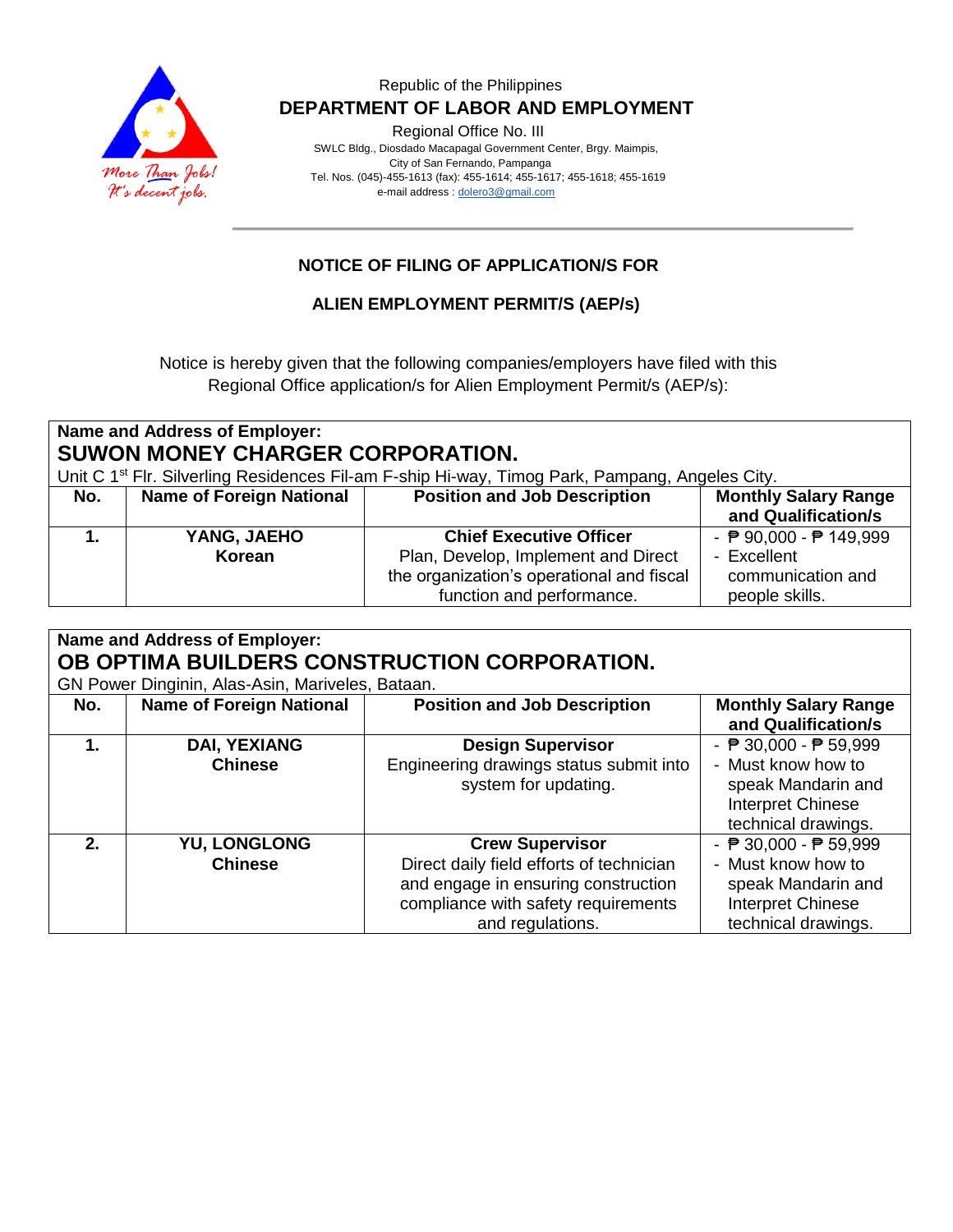

Regional Office No. III

|     | Name and Address of Employer:<br>DONGDAE BUSINESS CONSULTANCY. |                                                                                                                                 |                                                                                                       |  |  |  |
|-----|----------------------------------------------------------------|---------------------------------------------------------------------------------------------------------------------------------|-------------------------------------------------------------------------------------------------------|--|--|--|
|     |                                                                | Blk 10 Lot 3 Phase 1, Deca Clark Residences & Resort, Margot, Angeles City.                                                     |                                                                                                       |  |  |  |
| No. | <b>Name of Foreign National</b>                                | <b>Position and Job Description</b>                                                                                             | <b>Monthly Salary Range</b><br>and Qualification/s                                                    |  |  |  |
| 1.  | SIM, JAEWOO<br>Korean                                          | <b>Korean Marketing Staff</b><br>Contribute in the implementation of<br>marketing strategies especially to<br>Korean community. | - $\overline{P}$ 30,000 - $\overline{P}$ 59,999<br>- Excellent<br>communication and<br>people skills. |  |  |  |
| 2.  | <b>SHIN, SUNGSIL</b><br><b>Korean</b>                          | <b>Korean Marketing Staff</b><br>Contribute in the implementation of<br>marketing strategies especially to<br>Korean community. | - $\sqrt{P}$ 30,000 - $\sqrt{P}$ 59,999<br>- Excellent<br>communication and<br>people skills.         |  |  |  |

| Name and Address of Employer:<br>DIRECT SOURCING SOLUTIONS PHILIPPINES INC.<br>Clark Civil Aviation Complex, CFZP. |                                 |                                           |                                                    |
|--------------------------------------------------------------------------------------------------------------------|---------------------------------|-------------------------------------------|----------------------------------------------------|
| No.                                                                                                                | <b>Name of Foreign National</b> | <b>Position and Job Description</b>       | <b>Monthly Salary Range</b><br>and Qualification/s |
|                                                                                                                    | <b>MILLS, EVELYN REBECCA</b>    | <b>Service Delivery Lead</b>              | - $\overline{P}$ 60,000 - $\overline{P}$ 89,999    |
|                                                                                                                    | <b>Australian</b>               | Communicate and collaborate with          | - Strong experience in                             |
|                                                                                                                    |                                 | external and internal clients and analyze | dealing with                                       |
|                                                                                                                    |                                 | information.                              | international IT                                   |
|                                                                                                                    |                                 |                                           |                                                    |
|                                                                                                                    |                                 |                                           | Clients.                                           |

| <b>Name and Address of Employer:</b><br><b>NEW HOPE BULACAN AGRICULTURE INC.</b><br>Brgy. Tibag, Pulilan, Bulacan. |                                      |                                                                                                                       |                                                                                                               |
|--------------------------------------------------------------------------------------------------------------------|--------------------------------------|-----------------------------------------------------------------------------------------------------------------------|---------------------------------------------------------------------------------------------------------------|
| No.                                                                                                                | <b>Name of Foreign National</b>      | <b>Position and Job Description</b>                                                                                   | <b>Monthly Salary Range</b><br>and Qualification/s                                                            |
| 1.                                                                                                                 | YANG, DONGSHENG<br><b>Chinese</b>    | <b>Investment Manager</b><br>Reading financial briefings.<br>Assess financial information.                            | - $\overline{P}$ 30,000 - $\overline{P}$ 59,999<br>- 3 years working<br>experience investment<br>manager.     |
| 2 <sub>1</sub>                                                                                                     | <b>HU, QUANWEI</b><br><b>Chinese</b> | <b>Vice Production Manager</b><br>Monitor production workers.<br>Overall responsible in all aspects in<br>production. | - $\overline{P}$ 30,000 - $\overline{P}$ 59,999<br>- Bachelor's Degree<br>holder in operations<br>management. |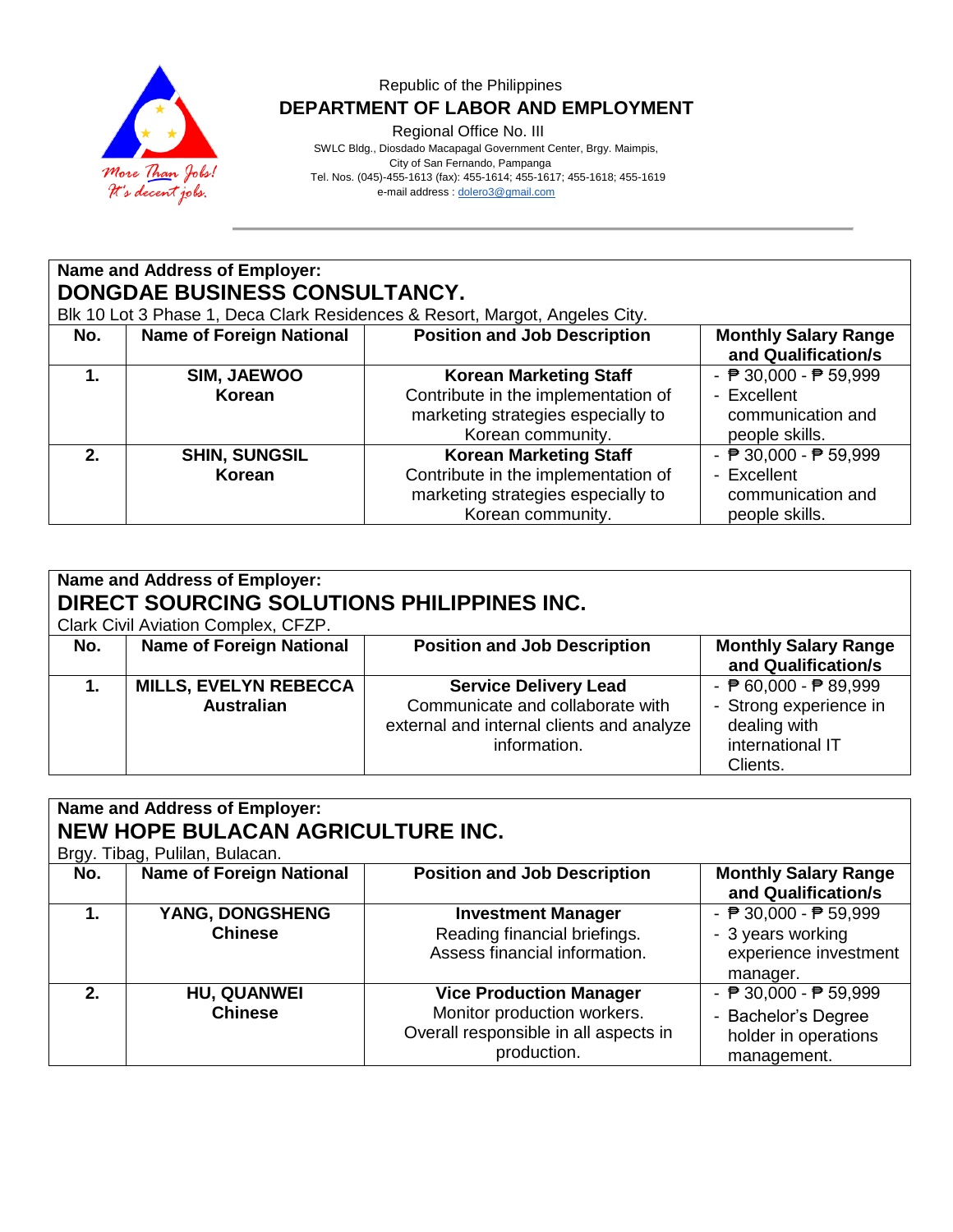

Regional Office No. III

 SWLC Bldg., Diosdado Macapagal Government Center, Brgy. Maimpis, City of San Fernando, Pampanga Tel. Nos. (045)-455-1613 (fax): 455-1614; 455-1617; 455-1618; 455-1619 e-mail address [: dolero3@gmail.com](mailto:dolero3@gmail.com)

**Name and Address of Employer: LUCKY SOUTH 99 OUTSOURCING INC.** Thai Court, Pulung Maba, Manibaug Paralaya, Porac, Pampanga.<br> **No.** | Name of Foreign National | Position and Job | **No. Name of Foreign National <b>Position and Job Description Monthly Salary Range and Qualification/s 1. WANG, JING Chinese Mandarin Customer Service** Assist Customer concern. Issue and resolve them in a timely and efficient manner.  $\overline{P}$  30,000  $-\overline{P}$  59,999 - With 1year experience as customer service - Good oral and written communications **2. XIE, XIPING Chinese Mandarin Customer Service** Assist Customer concern. Issue and resolve them in a timely and efficient manner.  $\overline{P}$  30,000  $\overline{P}$  59,999 - With 1year experience as customer service - Good oral and written communications **3. LI, YUNFEI Chinese Mandarin Customer Service** Assist Customer concern. Issue and resolve them in a timely and efficient manner.  $\overline{P}$  30,000 –  $\overline{P}$  59,999 - With 1year experience as customer service - Good oral and written communications **4. LI, XINYI Chinese Mandarin Customer Service** Assist Customer concern. Issue and resolve them in a timely and efficient manner.  $\overline{P}$  30,000  $\overline{P}$  59,999 - With 1year experience as customer service - Good oral and written communications **5. NGUYEN TONG DANH Vietnamese Mandarin Customer Service** Assist Customer concern. Issue and resolve them in a timely and efficient manner.  $\overline{P}$  30,000  $\overline{P}$  59,999 - With 1year experience as customer service - Good oral and written communications **6. HE, XIAOFENG Chinese Mandarin Customer Service** Assist Customer concern. Issue and resolve them in a timely and efficient manner.  $\overline{P}$  30,000  $\overline{P}$  59,999 - With 1year experience as customer service - Good oral and written communications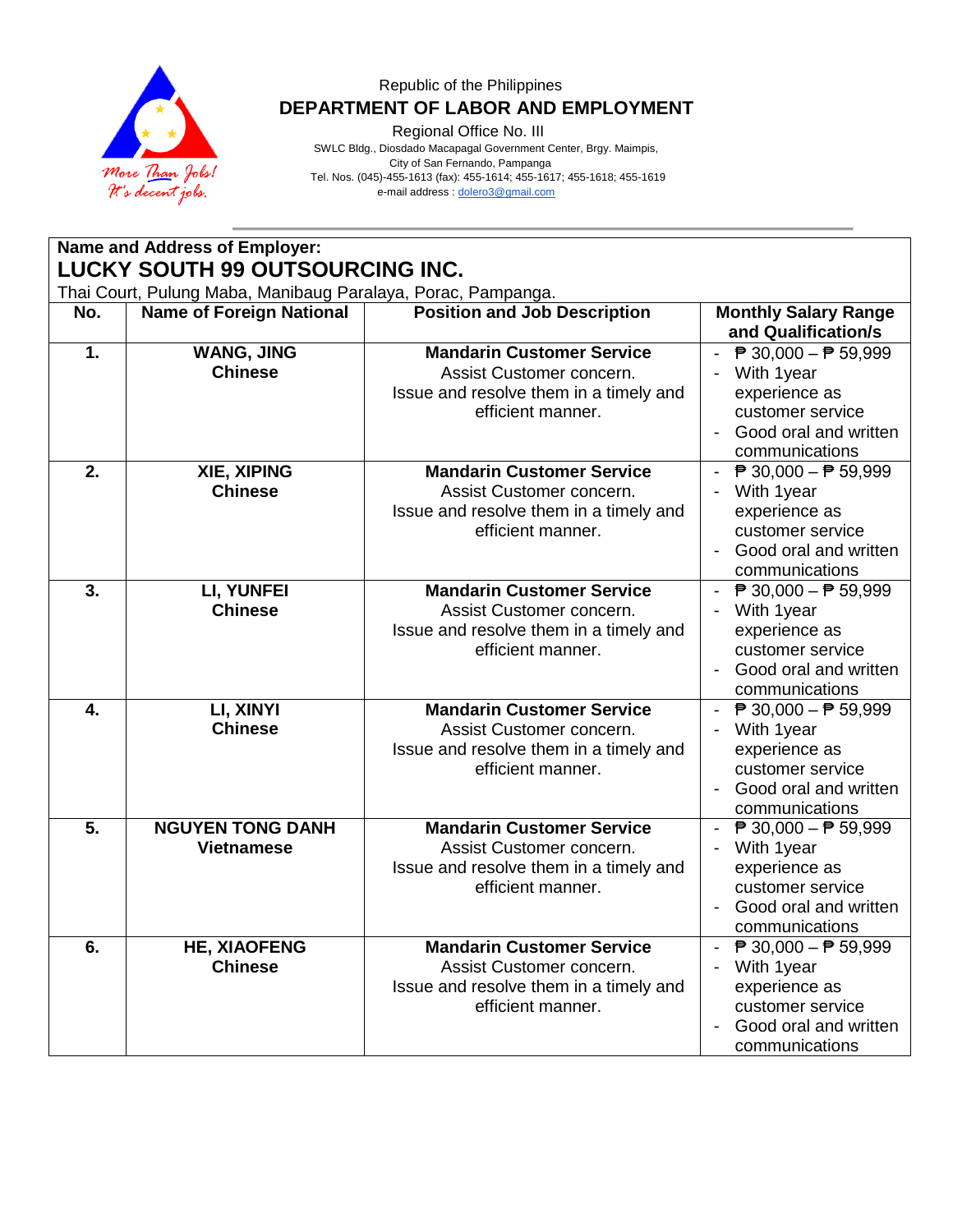

Regional Office No. III

| 7.  | ZHENG, RONGJIE<br><b>Chinese</b>      | <b>Customer Service Operator</b><br>Assist Customer concern.<br>Issue and resolve them in a timely and<br>efficient manner. | $\overline{P}$ 30,000 - $\overline{P}$ 59,999<br>With 1year<br>experience as<br>customer service<br>Good oral and written<br>$\blacksquare$<br>communications |
|-----|---------------------------------------|-----------------------------------------------------------------------------------------------------------------------------|---------------------------------------------------------------------------------------------------------------------------------------------------------------|
| 8.  | LIAO, YONGBAO<br><b>Chinese</b>       | <b>Customer Service Operator</b><br>Assist Customer concern.<br>Issue and resolve them in a timely and<br>efficient manner. | ₱ 30,000 – ₱ 59,999<br>With 1year<br>experience as<br>customer service<br>Good oral and written<br>$\blacksquare$<br>communications                           |
| 9.  | <b>LAIO, YONGLI</b><br><b>Chinese</b> | <b>Customer Service Operator</b><br>Assist Customer concern.<br>Issue and resolve them in a timely and<br>efficient manner. | $\overline{P}$ 30,000 – $\overline{P}$ 59,999<br>$\blacksquare$<br>With 1year<br>experience as<br>customer service<br>Good oral and written<br>communications |
| 10. | MO, LI<br><b>Chinese</b>              | <b>Customer Service Operator</b><br>Assist Customer concern.<br>Issue and resolve them in a timely and<br>efficient manner. | $\overline{P}$ 30,000 − $\overline{P}$ 59,999<br>$\sim$<br>With 1year<br>experience as<br>customer service<br>Good oral and written<br>communications         |
| 11. | <b>WANG, TING</b><br><b>Chinese</b>   | <b>Customer Service Operator</b><br>Assist Customer concern.<br>Issue and resolve them in a timely and<br>efficient manner. | $\overline{P}$ 30,000 − $\overline{P}$ 59,999<br>With 1year<br>experience as<br>customer service<br>Good oral and written<br>$\blacksquare$<br>communications |
| 12. | XIE, FUBAO<br><b>Chinese</b>          | <b>Customer Service Operator</b><br>Assist Customer concern.<br>Issue and resolve them in a timely and<br>efficient manner. | - $\overline{P}$ 30,000 - $\overline{P}$ 59,999<br>With 1year<br>experience as<br>customer service<br>Good oral and written<br>communications                 |
| 13. | XIE, JUNSHAN<br><b>Chinese</b>        | <b>Customer Service Operator</b><br>Assist Customer concern.<br>Issue and resolve them in a timely and<br>efficient manner. | ₱ 30,000 - ₱ 59,999<br>With 1year<br>experience as<br>customer service<br>Good oral and written<br>communications                                             |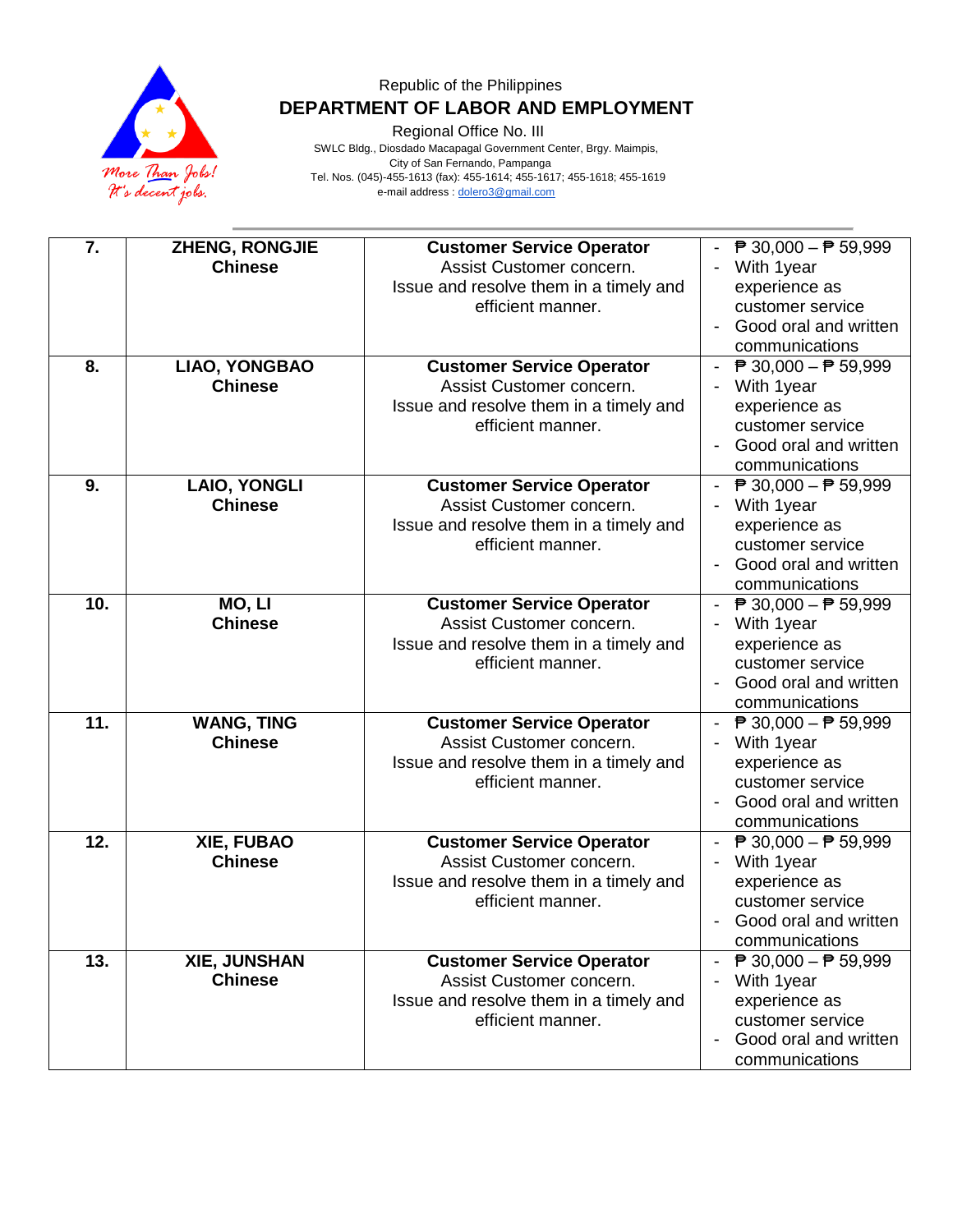

Regional Office No. III

| 14. | <b>GUO, CHEN</b><br><b>Chinese</b>    | <b>Customer Service Operator</b><br>Assist Customer concern.<br>Issue and resolve them in a timely and<br>efficient manner. | $\overline{P}$ 30,000 - $\overline{P}$ 59,999<br>With 1year<br>experience as<br>customer service<br>Good oral and written<br>$\blacksquare$<br>communications |
|-----|---------------------------------------|-----------------------------------------------------------------------------------------------------------------------------|---------------------------------------------------------------------------------------------------------------------------------------------------------------|
| 15. | LIU, WENCHENG<br><b>Chinese</b>       | <b>Customer Service Operator</b><br>Assist Customer concern.<br>Issue and resolve them in a timely and<br>efficient manner. | $\overline{P}$ 30,000 − $\overline{P}$ 59,999<br>With 1year<br>experience as<br>customer service<br>Good oral and written<br>communications                   |
| 16. | ZHONG, CHAO<br><b>Chinese</b>         | <b>Customer Service Operator</b><br>Assist Customer concern.<br>Issue and resolve them in a timely and<br>efficient manner. | $\overline{P}$ 30,000 - $\overline{P}$ 59,999<br>$\sim$<br>With 1year<br>experience as<br>customer service<br>Good oral and written<br>communications         |
| 17. | QIN, YANGZHOU<br><b>Chinese</b>       | <b>Customer Service Operator</b><br>Assist Customer concern.<br>Issue and resolve them in a timely and<br>efficient manner. | $\overline{P}$ 30,000 − $\overline{P}$ 59,999<br>$\sim$<br>With 1year<br>experience as<br>customer service<br>Good oral and written<br>communications         |
| 18. | <b>LIAO, RONG</b><br><b>Chinese</b>   | <b>Customer Service Operator</b><br>Assist Customer concern.<br>Issue and resolve them in a timely and<br>efficient manner. | $\overline{P}$ 30,000 − $\overline{P}$ 59,999<br>With 1year<br>experience as<br>customer service<br>Good oral and written<br>communications                   |
| 19. | <b>LI, YONGKANG</b><br><b>Chinese</b> | <b>Customer Service Operator</b><br>Assist Customer concern.<br>Issue and resolve them in a timely and<br>efficient manner. | - $\overline{P}$ 30,000 - $\overline{P}$ 59,999<br>With 1year<br>experience as<br>customer service<br>Good oral and written<br>communications                 |
| 20. | LIU, WENWEI<br><b>Chinese</b>         | <b>Customer Service Operator</b><br>Assist Customer concern.<br>Issue and resolve them in a timely and<br>efficient manner. | $\overline{P}$ 30,000 - $\overline{P}$ 59,999<br>With 1year<br>experience as<br>customer service<br>Good oral and written<br>communications                   |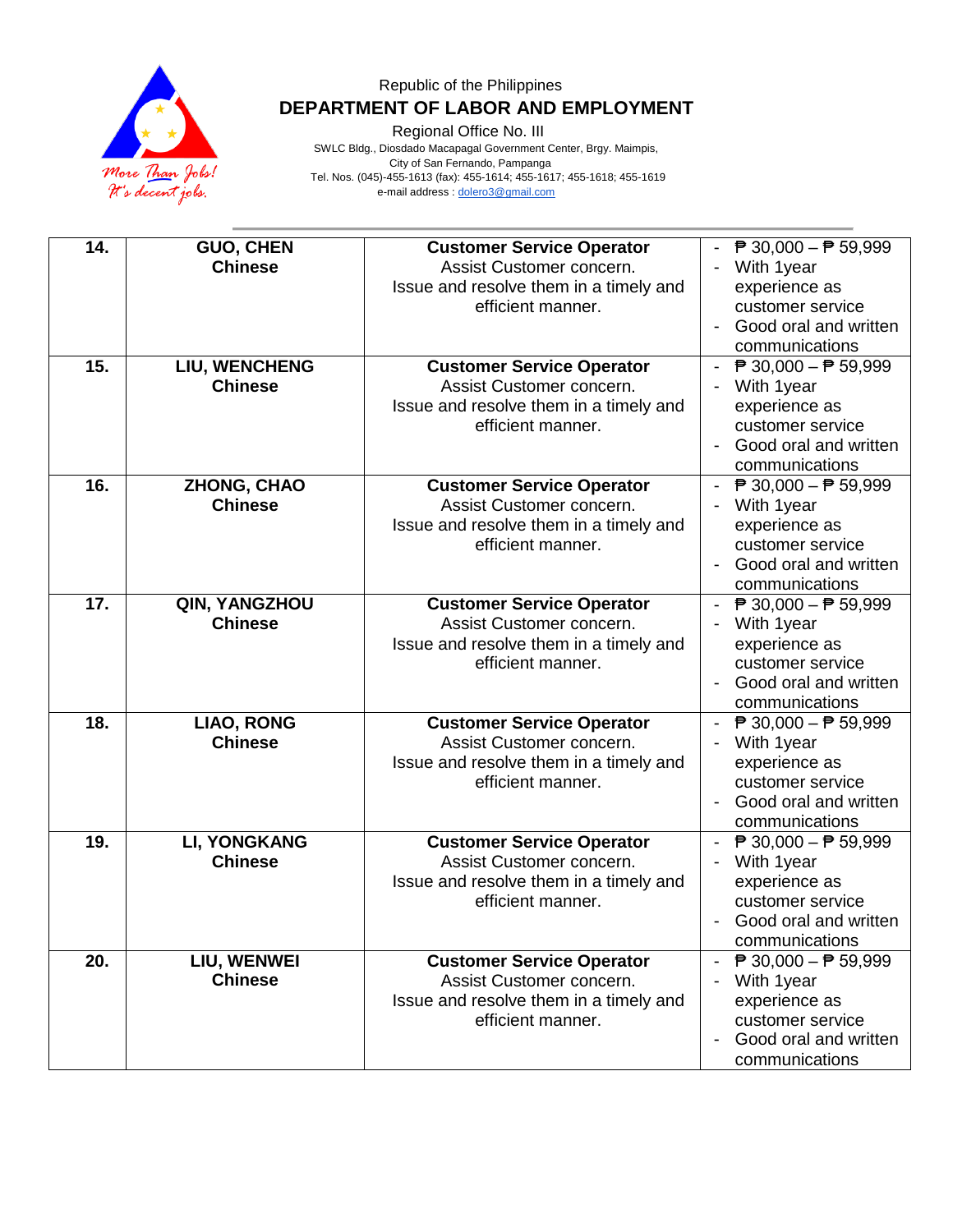

Regional Office No. III

| 21. | <b>WANG, RUIWEN</b><br><b>Chinese</b> | <b>Customer Service Operator</b><br>Assist Customer concern.<br>Issue and resolve them in a timely and<br>efficient manner. | $\overline{P}$ 30,000 - $\overline{P}$ 59,999<br>With 1year<br>experience as<br>customer service<br>Good oral and written<br>communications                        |
|-----|---------------------------------------|-----------------------------------------------------------------------------------------------------------------------------|--------------------------------------------------------------------------------------------------------------------------------------------------------------------|
| 22. | LIU, GANG<br><b>Chinese</b>           | <b>Customer Service Operator</b><br>Assist Customer concern.<br>Issue and resolve them in a timely and<br>efficient manner. | ₱ 30,000 – ₱ 59,999<br>With 1year<br>experience as<br>customer service<br>Good oral and written<br>communications                                                  |
| 23. | <b>CUI, HUI</b><br><b>Chinese</b>     | <b>Customer Service Operator</b><br>Assist Customer concern.<br>Issue and resolve them in a timely and<br>efficient manner. | $\overline{P}$ 30,000 – $\overline{P}$ 59,999<br>$\omega_{\rm{eff}}$<br>With 1year<br>experience as<br>customer service<br>Good oral and written<br>communications |
| 24. | <b>GUO, SHALI</b><br><b>Chinese</b>   | <b>Customer Service Operator</b><br>Assist Customer concern.<br>Issue and resolve them in a timely and<br>efficient manner. | ₱ 30,000 – ₱ 59,999<br>With 1year<br>experience as<br>customer service<br>Good oral and written<br>communications                                                  |
| 25. | <b>HUO, JINLONG</b><br><b>Chinese</b> | <b>Customer Service Operator</b><br>Assist Customer concern.<br>Issue and resolve them in a timely and<br>efficient manner. | $\overline{P}$ 30,000 − $\overline{P}$ 59,999<br>With 1year<br>experience as<br>customer service<br>Good oral and written<br>communications                        |
| 26. | HU, CHAO<br><b>Chinese</b>            | <b>Customer Service Operator</b><br>Assist Customer concern.<br>Issue and resolve them in a timely and<br>efficient manner. | ₱ 30,000 – ₱ 59,999<br>With 1year<br>experience as<br>customer service<br>Good oral and written<br>communications                                                  |
| 27. | <b>ZHAN, WENWEI</b><br><b>Chinese</b> | <b>Customer Service Operator</b><br>Assist Customer concern.<br>Issue and resolve them in a timely and<br>efficient manner. | $\overline{P}$ 30,000 – $\overline{P}$ 59,999<br>With 1year<br>experience as<br>customer service<br>Good oral and written<br>communications                        |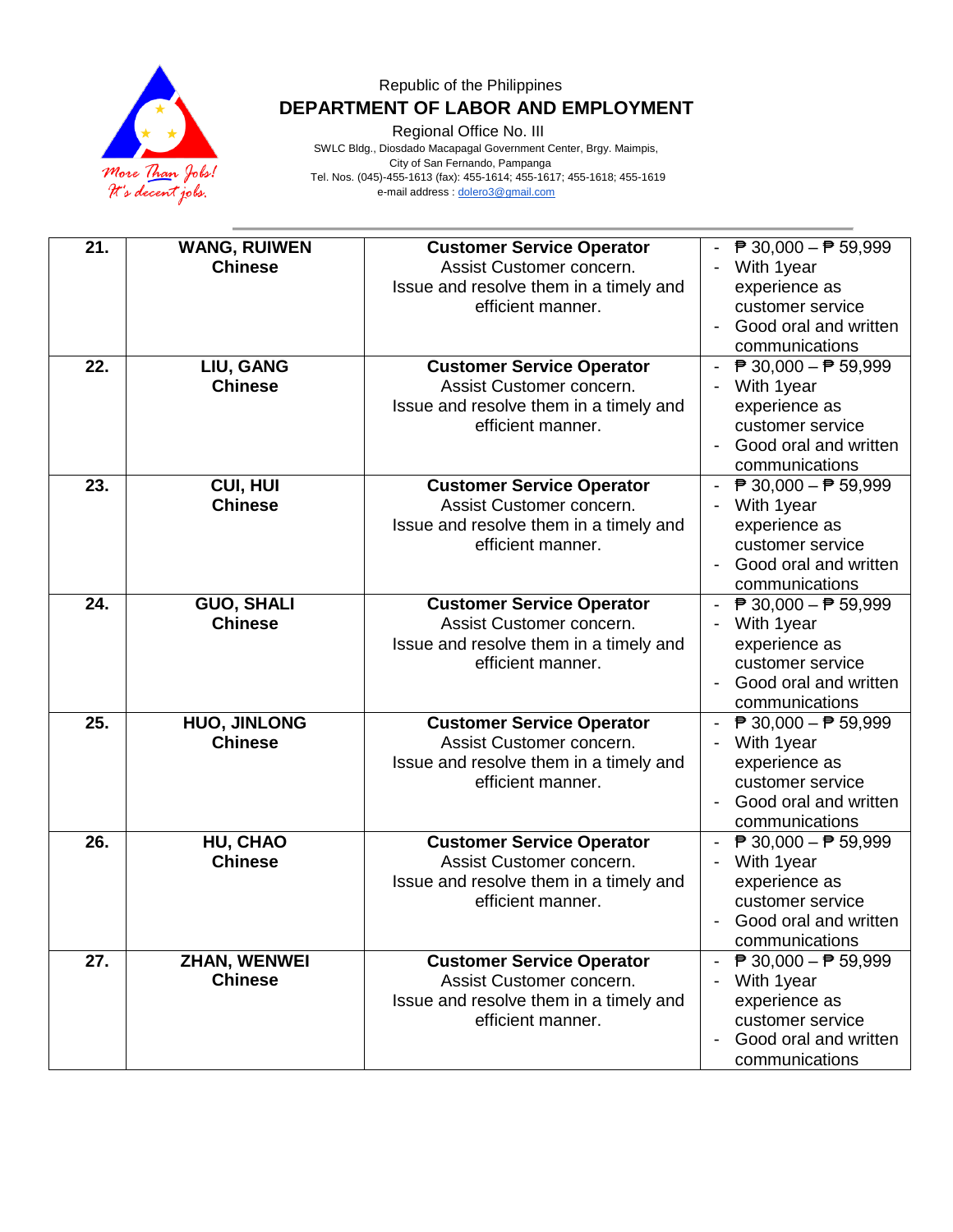

Regional Office No. III

| 28.<br>29. | ZENG, SANYOU<br><b>Chinese</b><br>XIA, WEI | <b>Customer Service Operator</b><br>Assist Customer concern.<br>Issue and resolve them in a timely and<br>efficient manner.<br><b>Customer Service Operator</b> | $\overline{P}$ 30,000 - $\overline{P}$ 59,999<br>With 1year<br>experience as<br>customer service<br>Good oral and written<br>communications<br>- $\overline{P}$ 30,000 - $\overline{P}$ 59,999 |
|------------|--------------------------------------------|-----------------------------------------------------------------------------------------------------------------------------------------------------------------|------------------------------------------------------------------------------------------------------------------------------------------------------------------------------------------------|
|            | <b>Chinese</b>                             | Assist Customer concern.<br>Issue and resolve them in a timely and<br>efficient manner.                                                                         | With 1year<br>experience as<br>customer service<br>Good oral and written<br>communications                                                                                                     |
| 30.        | ZHANG, SHENG<br><b>Chinese</b>             | <b>Customer Service Operator</b><br>Assist Customer concern.<br>Issue and resolve them in a timely and<br>efficient manner.                                     | $\overline{P}$ 30,000 – $\overline{P}$ 59,999<br>$\sim$<br>With 1year<br>experience as<br>customer service<br>Good oral and written<br>communications                                          |
| 31.        | YANG, HUALI<br><b>Chinese</b>              | <b>Customer Service Operator</b><br>Assist Customer concern.<br>Issue and resolve them in a timely and<br>efficient manner.                                     | - $\overline{P}$ 30,000 - $\overline{P}$ 59,999<br>With 1year<br>experience as<br>customer service<br>Good oral and written<br>communications                                                  |
| 32.        | YU, XIONGLIANG<br><b>Chinese</b>           | <b>Customer Service Operator</b><br>Assist Customer concern.<br>Issue and resolve them in a timely and<br>efficient manner.                                     | $\overline{P}$ 30,000 − $\overline{P}$ 59,999<br>With 1year<br>experience as<br>customer service<br>Good oral and written<br>communications                                                    |
| 33.        | <b>LIANG, MEIYU</b><br><b>Chinese</b>      | <b>Customer Service Operator</b><br>Assist Customer concern.<br>Issue and resolve them in a timely and<br>efficient manner.                                     | - $\overline{P}$ 30,000 - $\overline{P}$ 59,999<br>With 1year<br>experience as<br>customer service<br>Good oral and written<br>communications                                                  |
| 34.        | XING, KANG<br><b>Chinese</b>               | <b>Customer Service Operator</b><br>Assist Customer concern.<br>Issue and resolve them in a timely and<br>efficient manner.                                     | ₱ 30,000 - ₱ 59,999<br>$\sim$<br>With 1year<br>experience as<br>customer service<br>Good oral and written<br>communications                                                                    |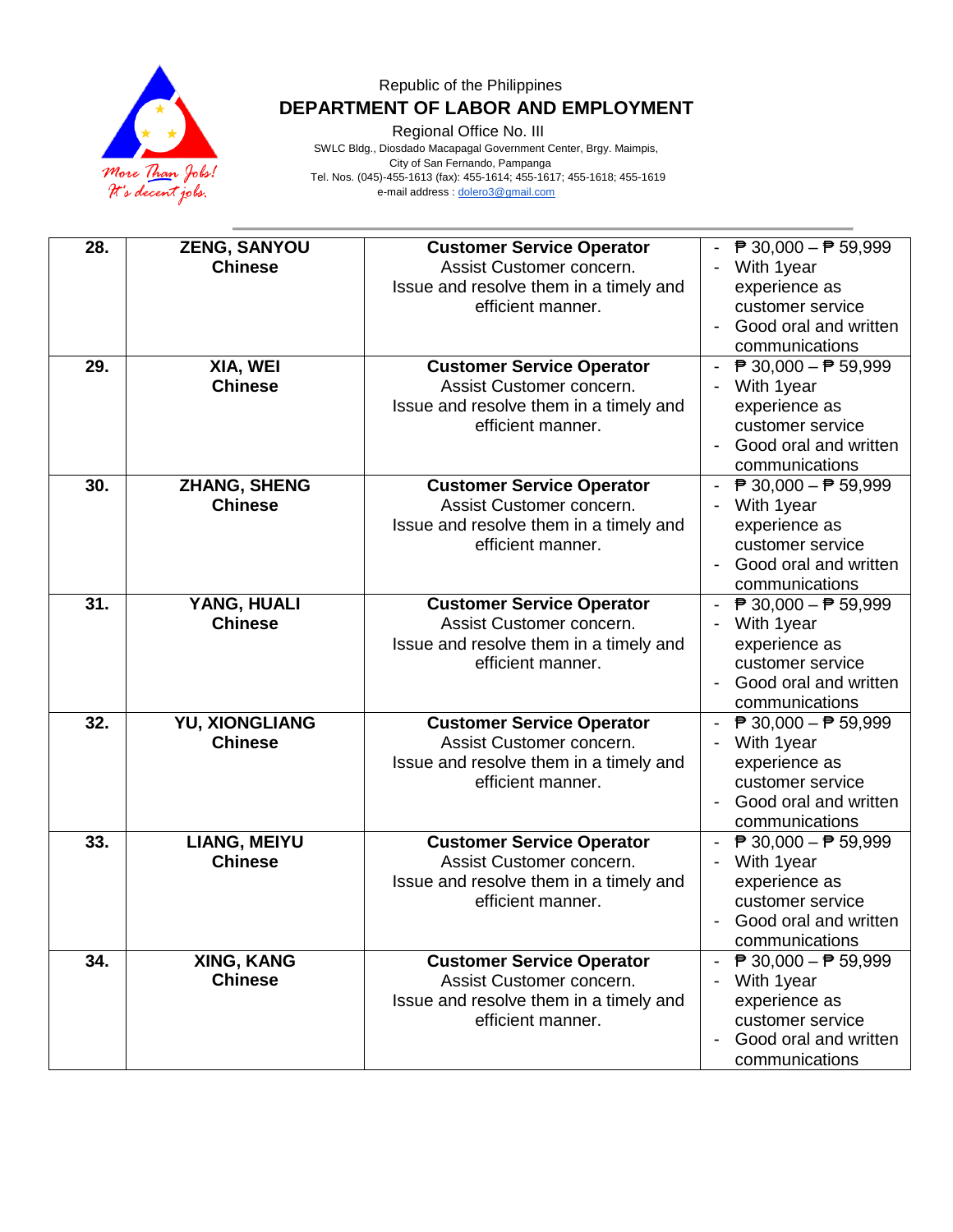

Regional Office No. III

| 35. | WU, HAO<br><b>Chinese</b>               | <b>Customer Service Operator</b><br>Assist Customer concern.<br>Issue and resolve them in a timely and<br>efficient manner. | ₱ 30,000 - ₱ 59,999<br>With 1year<br>experience as<br>customer service<br>Good oral and written<br>communications                                                          |
|-----|-----------------------------------------|-----------------------------------------------------------------------------------------------------------------------------|----------------------------------------------------------------------------------------------------------------------------------------------------------------------------|
| 36. | <b>WANG, FENG</b><br><b>Chinese</b>     | <b>Customer Service Operator</b><br>Assist Customer concern.<br>Issue and resolve them in a timely and<br>efficient manner. | ₱ 30,000 – ₱ 59,999<br>With 1year<br>experience as<br>customer service<br>Good oral and written<br>$\blacksquare$<br>communications                                        |
| 37. | LIU, JUN<br><b>Chinese</b>              | <b>Customer Service Operator</b><br>Assist Customer concern.<br>Issue and resolve them in a timely and<br>efficient manner. | $\overline{P}$ 30,000 − $\overline{P}$ 59,999<br>$\sim$<br>With 1year<br>experience as<br>customer service<br>Good oral and written<br>communications                      |
| 38. | PENG, JIULING<br><b>Chinese</b>         | <b>Customer Service Operator</b><br>Assist Customer concern.<br>Issue and resolve them in a timely and<br>efficient manner. | $\overline{P}$ 30,000 − $\overline{P}$ 59,999<br>With 1year<br>experience as<br>customer service<br>Good oral and written<br>communications                                |
| 39. | SU, HAO<br><b>Chinese</b>               | <b>Customer Service Operator</b><br>Assist Customer concern.<br>Issue and resolve them in a timely and<br>efficient manner. | $\overline{P}$ 30,000 - $\overline{P}$ 59,999<br>With 1year<br>experience as<br>customer service<br>Good oral and written<br>communications                                |
| 40. | XU, SIQI<br><b>Chinese</b>              | <b>Customer Service Operator</b><br>Assist Customer concern.<br>Issue and resolve them in a timely and<br>efficient manner. | ₱ 30,000 – ₱ 59,999<br>With 1year<br>experience as<br>customer service<br>Good oral and written<br>communications                                                          |
| 41. | <b>ZHANG, WANNIAN</b><br><b>Chinese</b> | <b>Customer Service Operator</b><br>Assist Customer concern.<br>Issue and resolve them in a timely and<br>efficient manner. | $\overline{P}$ 30,000 – $\overline{P}$ 59,999<br>$\mathcal{L}_{\mathcal{A}}$<br>With 1year<br>experience as<br>customer service<br>Good oral and written<br>communications |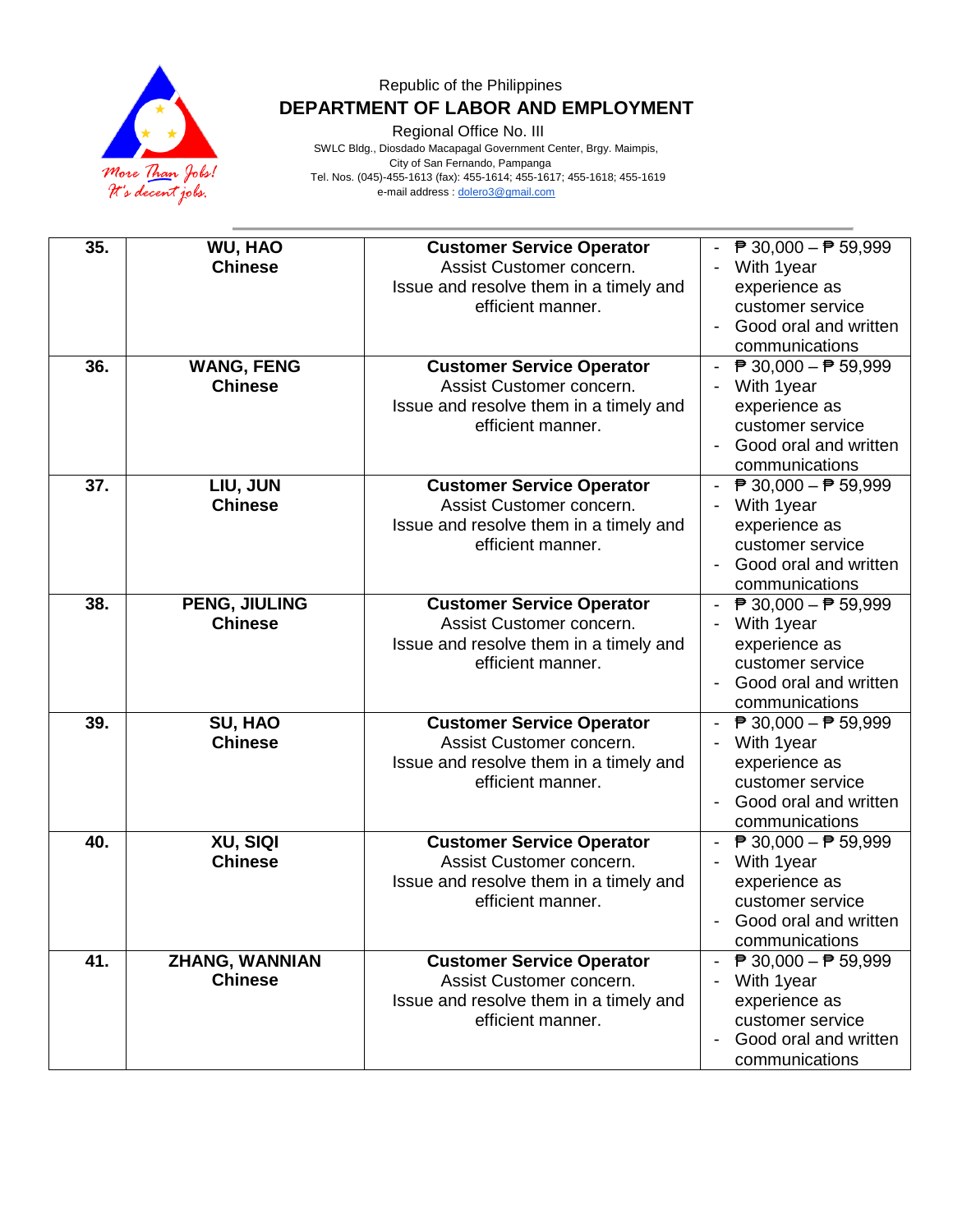

Regional Office No. III

| 42.<br>43. | <b>XU, XIAOPENG</b><br><b>Chinese</b><br>ZHU, JIANWEI | <b>Customer Service Operator</b><br>Assist Customer concern.<br>Issue and resolve them in a timely and<br>efficient manner.<br><b>Customer Service Operator</b> | $\overline{P}$ 30,000 - $\overline{P}$ 59,999<br>With 1year<br>experience as<br>customer service<br>Good oral and written<br>communications<br>- $\overline{P}$ 30,000 - $\overline{P}$ 59,999 |
|------------|-------------------------------------------------------|-----------------------------------------------------------------------------------------------------------------------------------------------------------------|------------------------------------------------------------------------------------------------------------------------------------------------------------------------------------------------|
|            | <b>Chinese</b>                                        | Assist Customer concern.<br>Issue and resolve them in a timely and<br>efficient manner.                                                                         | With 1year<br>experience as<br>customer service<br>Good oral and written<br>communications                                                                                                     |
| 44.        | CHEN, RUI<br><b>Chinese</b>                           | <b>Customer Service Operator</b><br>Assist Customer concern.<br>Issue and resolve them in a timely and<br>efficient manner.                                     | $\overline{P}$ 30,000 – $\overline{P}$ 59,999<br>$\omega_{\rm{eff}}$<br>With 1year<br>experience as<br>customer service<br>Good oral and written<br>communications                             |
| 45.        | <b>DING, HUADI</b><br><b>Chinese</b>                  | <b>Customer Service Operator</b><br>Assist Customer concern.<br>Issue and resolve them in a timely and<br>efficient manner.                                     | - $\overline{P}$ 30,000 - $\overline{P}$ 59,999<br>With 1year<br>experience as<br>customer service<br>Good oral and written<br>communications                                                  |
| 46.        | <b>DING, LIJUN</b><br><b>Chinese</b>                  | <b>Customer Service Operator</b><br>Assist Customer concern.<br>Issue and resolve them in a timely and<br>efficient manner.                                     | $\overline{P}$ 30,000 − $\overline{P}$ 59,999<br>With 1year<br>experience as<br>customer service<br>Good oral and written<br>communications                                                    |
| 47.        | <b>GAO, MOUJIE</b><br><b>Chinese</b>                  | <b>Customer Service Operator</b><br>Assist Customer concern.<br>Issue and resolve them in a timely and<br>efficient manner.                                     | - $\overline{P}$ 30,000 - $\overline{P}$ 59,999<br>With 1year<br>experience as<br>customer service<br>Good oral and written<br>communications                                                  |
| 48.        | HOU, YATAO<br><b>Chinese</b>                          | <b>Customer Service Operator</b><br>Assist Customer concern.<br>Issue and resolve them in a timely and<br>efficient manner.                                     | $\overline{P}$ 30,000 – $\overline{P}$ 59,999<br>$\sim$<br>With 1year<br>experience as<br>customer service<br>Good oral and written<br>communications                                          |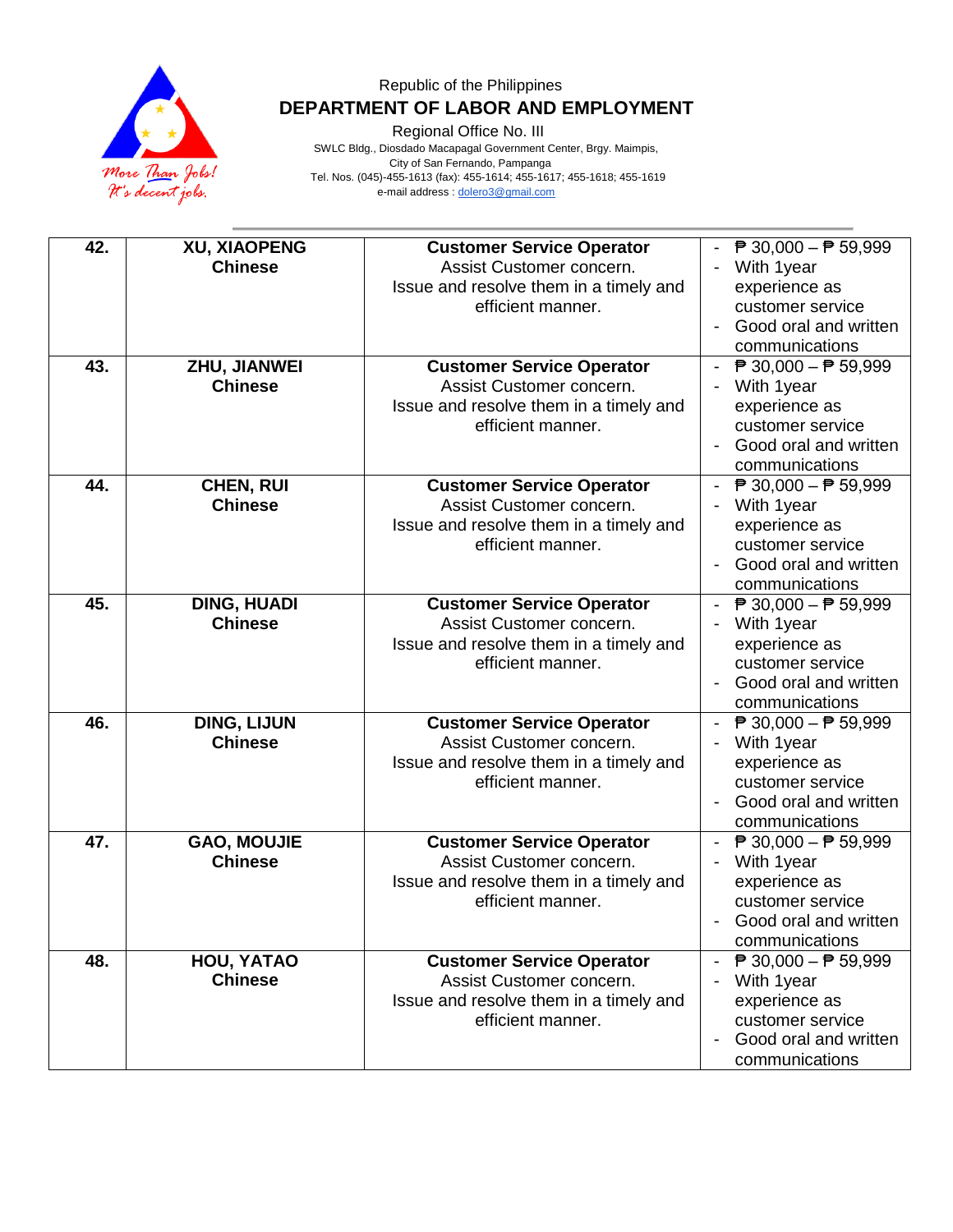

Regional Office No. III

| 49.<br>50. | <b>CHEN, SANQIANG</b><br><b>Chinese</b><br><b>KONG, FANSHENG</b> | <b>Customer Service Operator</b><br>Assist Customer concern.<br>Issue and resolve them in a timely and<br>efficient manner.<br><b>Customer Service Operator</b> | $\overline{P}$ 30,000 - $\overline{P}$ 59,999<br>With 1year<br>experience as<br>customer service<br>Good oral and written<br>communications<br>- $\overline{P}$ 30,000 - $\overline{P}$ 59,999 |
|------------|------------------------------------------------------------------|-----------------------------------------------------------------------------------------------------------------------------------------------------------------|------------------------------------------------------------------------------------------------------------------------------------------------------------------------------------------------|
|            | <b>Chinese</b>                                                   | Assist Customer concern.<br>Issue and resolve them in a timely and<br>efficient manner.                                                                         | With 1year<br>experience as<br>customer service<br>Good oral and written<br>communications                                                                                                     |
| 51.        | JIANG, ZHIZHU<br><b>Chinese</b>                                  | <b>Customer Service Operator</b><br>Assist Customer concern.<br>Issue and resolve them in a timely and<br>efficient manner.                                     | $\overline{P}$ 30,000 – $\overline{P}$ 59,999<br>$\sim$<br>With 1year<br>experience as<br>customer service<br>Good oral and written<br>communications                                          |
| 52.        | LI, HUICHAO<br><b>Chinese</b>                                    | <b>Customer Service Operator</b><br>Assist Customer concern.<br>Issue and resolve them in a timely and<br>efficient manner.                                     | - $\overline{P}$ 30,000 - $\overline{P}$ 59,999<br>With 1year<br>experience as<br>customer service<br>Good oral and written<br>communications                                                  |
| 53.        | SONG, LI<br><b>Chinese</b>                                       | <b>Customer Service Operator</b><br>Assist Customer concern.<br>Issue and resolve them in a timely and<br>efficient manner.                                     | $\overline{P}$ 30,000 − $\overline{P}$ 59,999<br>With 1year<br>experience as<br>customer service<br>Good oral and written<br>communications                                                    |
| 54.        | HOU, WEI<br><b>Chinese</b>                                       | <b>Customer Service Operator</b><br>Assist Customer concern.<br>Issue and resolve them in a timely and<br>efficient manner.                                     | - $\overline{P}$ 30,000 - $\overline{P}$ 59,999<br>With 1year<br>experience as<br>customer service<br>Good oral and written<br>communications                                                  |
| 55.        | <b>CHANG, WEIJIAN</b><br><b>Chinese</b>                          | <b>Customer Service Operator</b><br>Assist Customer concern.<br>Issue and resolve them in a timely and<br>efficient manner.                                     | ₱ 30,000 - ₱ 59,999<br>$\sim$<br>With 1year<br>experience as<br>customer service<br>Good oral and written<br>communications                                                                    |